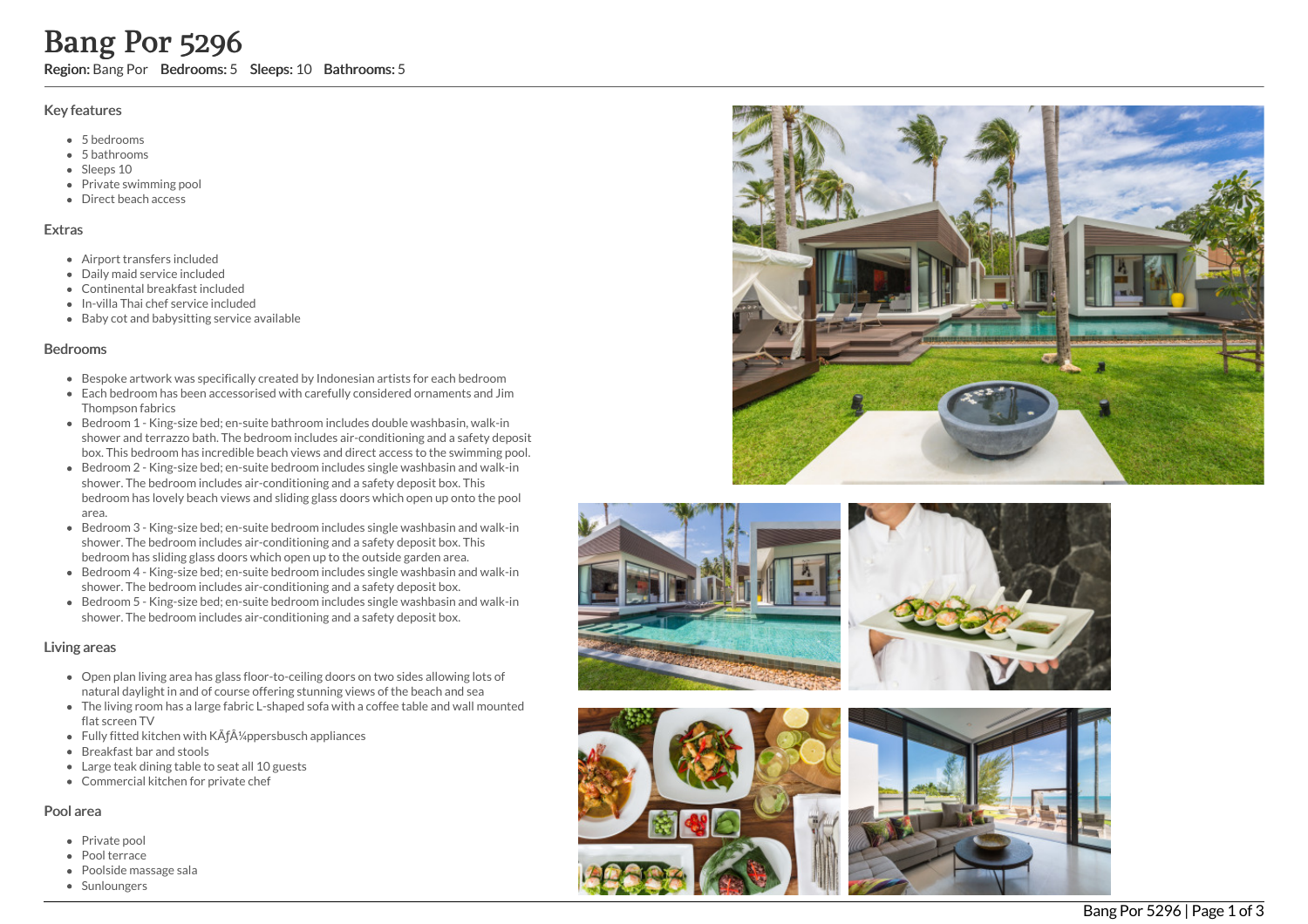- Stunning sea views
- Outdoor sound system
- BBQ
- Garden with water features between the pool area and the beach
- Footbath so you can clean your feet as your step off the beach

## General

- Safety deposit boxes in all bedrooms
- Air conditioning throughout
- Complimentary wifi throughout
- Bedding, bath and pool towels included
- Positioned perfectly so that you can enjoy the sunrise to the east each morning and the stunning sunsets to the west in the early evening
- Private parking
- CCTV
- 24 hour security

# Entertainment

- Flat-screen wall-mounted TV with sound system in the living
- The town of Nathon is just a 5 minute drive away which has restaurants, many tourist shops and a night market
- 40 minute drive from Samui Airport